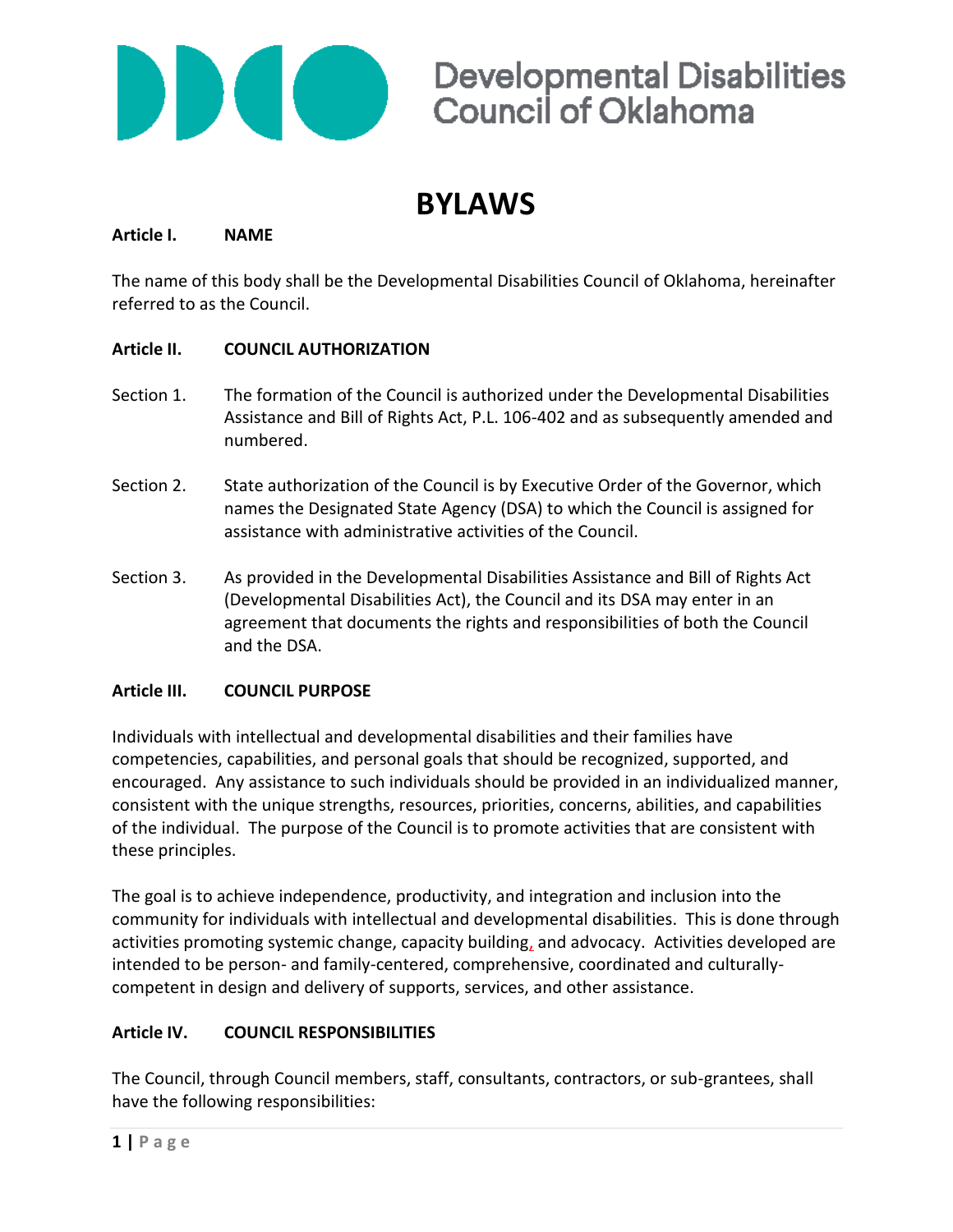

1. Systemic Change, Capacity Building, and Advocacy Activities:

The Council shall serve as an advocate for individuals with developmental disabilities, as defined in the Developmental Disabilities Assistance and Bill of Rights Act, and conduct programs, projects and activities that carry out the purpose of the Council.

2. State Plan Development, Implementation, and Monitoring:

The Council, in consultation with its DSA, shall prepare the Developmental Disabilities Council Five-Year State Plan as described and required by federal law within the Developmental Disabilities Assistance and Bill of Rights Act. This plan will define programs, activities, and resources by which the Council will implement its systemic change, capacity building, and advocacy activities in selected areas of emphasis and will include information related to the Council's establishment and maintenance, identify its DSA, and provide a comprehensive review and analysis of programs and services available to Oklahomans with developmental disabilities and their family members. The state plan will also include assurances of compliance with the Developmental Disabilities Assistance and Bill of Rights Act, as described within the Act.

The Council will solicit public review and comment on the five-year plan before submission to the Governor or their designee for approval and submission to the Administration on Intellectual and Developmental Disabilities (AIDD).

The Council will monitor, review, and evaluate the implementation of the State Plan not less than annually. When necessary, the Council will amend the plan using the same review and approval processes described above.

In addition to the Executive Order, federal law provides the Council must annually submit its original or amended State Plan, as defined in the Developmental Disabilities Assistance and Bill of Rights Act, to the Governor or their designee for approval.

3. Reviewing and Reporting:

The Council shall submit to the AIDD or successor entity, the Governor, and/or the DSA such periodic reports on its activities as AIDD may reasonably request and will keep such records and afford access thereto.

4. Administrative Activities:

The Council shall prepare and approve a budget of all monies, federal and state, allocated to and received by the Council prior to February 28 of the upcoming federal fiscal year.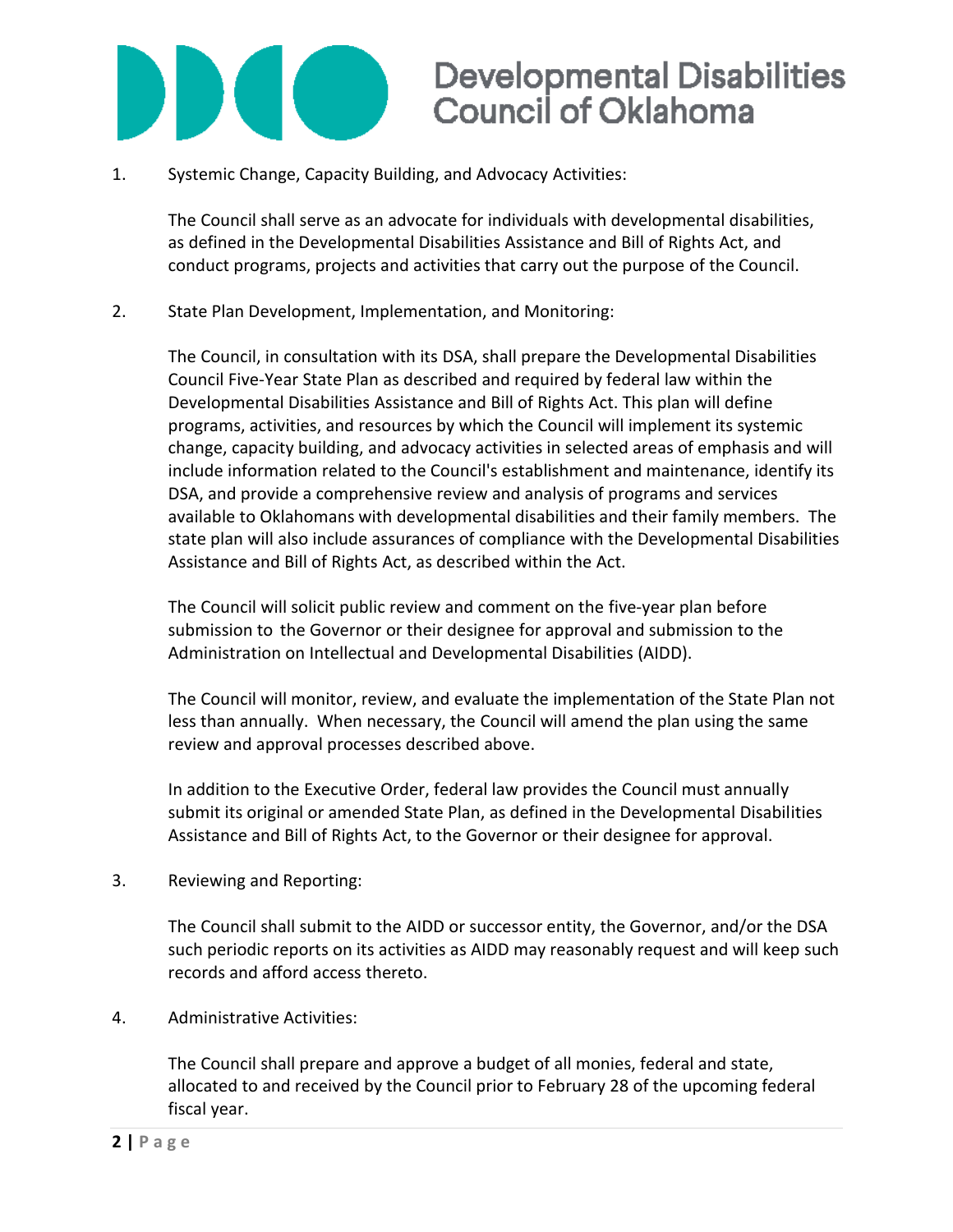

The Council shall, consistent with federal and state laws, hire, supervise, and evaluate a

Director of the Council. The Director will, consistent with federal and state laws, hire, supervise, and evaluate the staff of the Council.

The Council shall inform the Governor or his designee of all Council member terms which will expire at least three months prior to the Council term expiration date, and support the Governor's office to identify and screen applicants for Council membership.

#### 5. Other Activities

The Council will review and act on other matters as may be deemed by the Council that fall within the intent of the federal law, guidelines, and directives.

#### **Article V. MEMBERSHIP**

- Section 1. The Council will comply with the requirements of the Developmental Disabilities Assistance and Bill of Rights Act.
- Section 2. All appointments to the Council shall be made by the Governor of the State of Oklahoma in accordance with the Developmental Disabilities Assistance and Bill of Rights Act, and upon the recommendation of the Council and/or other organizations, groups, and individuals.
- Section 3. The maximum term of appointment, except for mandated representatives, shall be four years, and the appointments shall be staggered so that no more than one-third of the membership is appointed in any one year. Members may serve a maximum of eight consecutive years. After serving the maximum term, a member must have at least a one-year lapse in membership on the Council before he/she can be reappointed to the Council.

Should a Council member's appointment lapse, the member will continue to serve until such time as the Governor renews the term or makes a new appointment to that position.

Council members who wish to resign during a current term must notify the Governor's office in writing and send copies of this correspondence to the Council office.

Section 4. Mandated representatives shall be appointed by the Governor. Agency representatives shall appoint a single designee to represent the agency/entity, should the appointee be unable to attend a meeting. Each agency/entity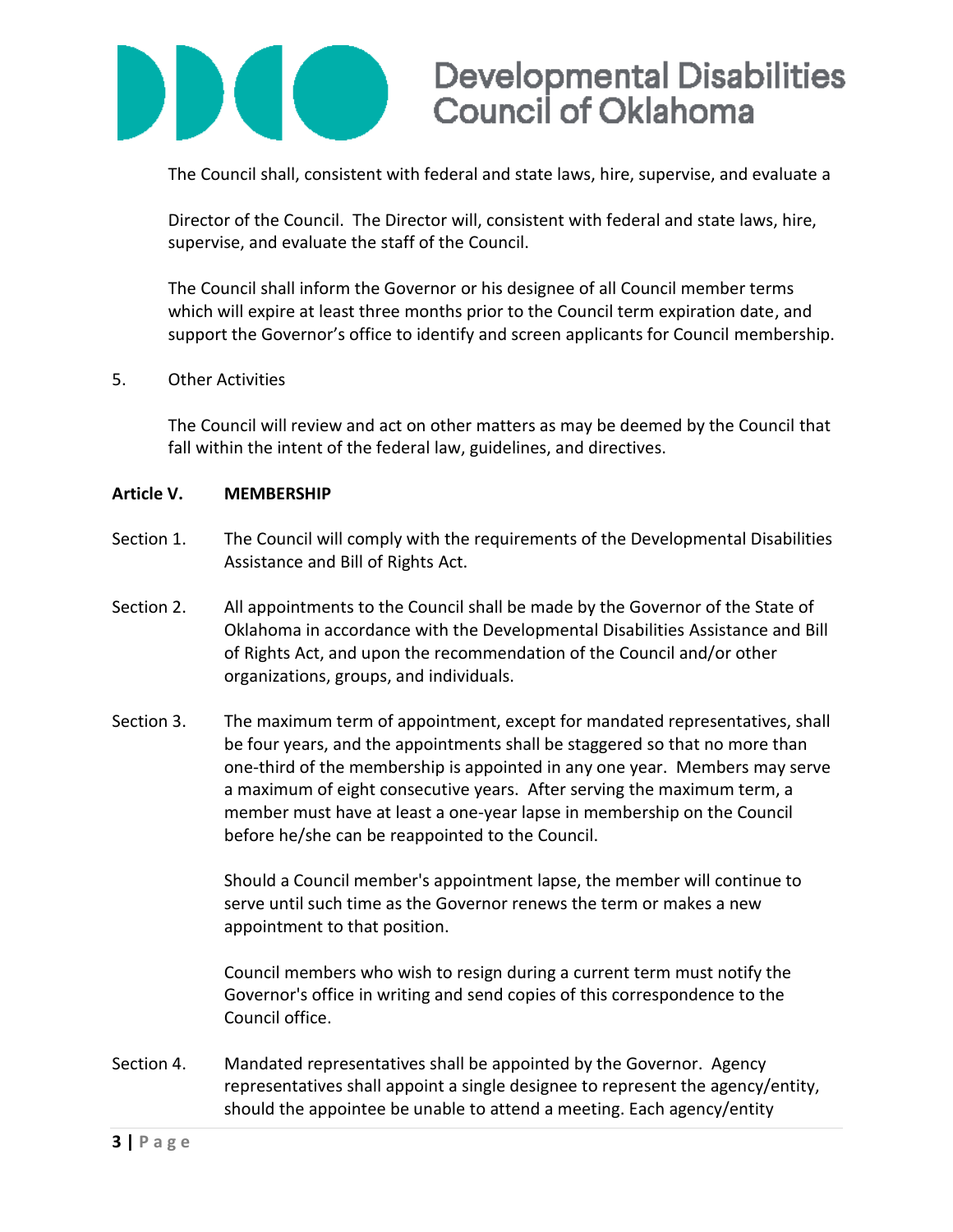

representative will inform the Council in writing of their designee. This designee will receive duplicate materials prior to Council meetings to assure their knowledge of timely Council issues, and will be allowed to vote at Council meetings at which they represent their agency.

Should the persons filling these mandated positions, or their designees discontinue their affiliation with the agency/entity, immediate notice will be forwarded to the Governor's office for the naming of a replacement. The agency/entity representative's designee will continue to serve as a voting member of the Council until such time as the agency's/entity's representative is replaced.

Section 5. The Council staff will notify the Governor's Office immediately should a vacancy arise due to death or disqualification. Disqualification shall be determined by Council vote as a result of a member's failure to attend three consecutive meetings.

#### **Article VI. COUNCIL OFFICERS, THEIR DUTIES, AND COUNCIL COMMITTEES**

- Section 1. The Council shall have four officers: a Chair, Vice Chair, Secretary, and Parliamentarian. These four officers form the core of the Council's Executive Committee. Every member of the Council is eligible to serve as a Council officer.
- Section 2. For the appointment of Chair and for the subsequent slating of the positions of Vice Chair and Secretary, a Nominating Committee shall be selected by consensus of the membership to serve a one-year term. The Nominating Committee will be composed of three members of the Council, at least one of whom shall be a person with a developmental disability.
- Section 3. At the direction of the Governor's Office, or as a vacancy occurs in the office of Council Chair, the Nominating Committee may select three members who are qualified and willing to serve as Chair. These names shall be submitted to the Governor by the Council Chair and staff. The Governor will appoint the Chair. The Chair shall serve a two-year term and will be eligible for two consecutive two-year terms, consistent with the Chair's term limits as provided above.
- Section 4. Following appointment of the Chair, the Nominating Committee will nominate one person each for the offices of Vice Chair and Secretary. This slate will be presented to the Council Chair provided that the nominee's consent has been given. If the Chair accepts the slate, no voting of the Council is necessary. If the Chair rejects the slate, nominations from the floor for the offices of Vice Chair and Secretary will be taken at the subsequent Council meeting, and voting will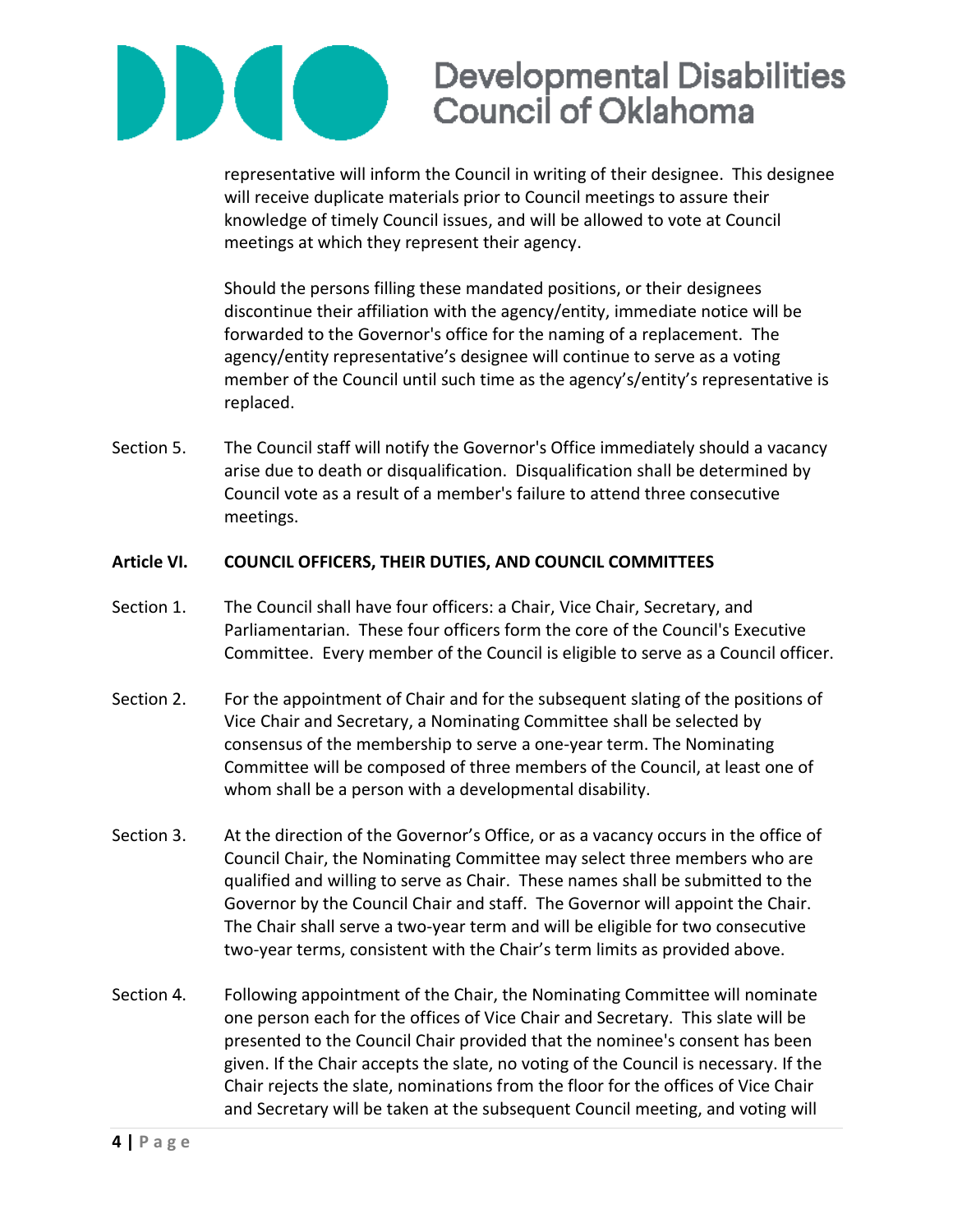

take place consistent with the Open Meetings Act.

- Section 5. Following the appointment or election of the Vice Chair and Secretary, the Parliamentarian will be appointed by the Council Chair.
- Section 6. The offices of Vice Chair, Secretary, and Parliamentarian are for one year. These officers may serve in the same office three consecutive years.
- Section 7. The duties of the Chair shall include the following: to call and preside over Council meetings and Executive Committee meetings; to be an *ex officio*, voting member of all Council committees except the Nominating Committee; to appoint the Chair, Vice Chair, and members of all standing and *ad hoc* Council committees except the Nominating Committee; to submit such reports as are necessary to appropriate federal and state agencies; to serve as the official spokesperson of the Council; to work in concert with the Council Director to ensure that the functions of the Council according to the Developmental Disabilities Act and its regulations are carried out; to supervise the Council Director; to sign all official reports submitted by the Council; and to perform other duties as the Council may select.
- Section 8. The duties of the Vice Chair shall include the following: to carry out the duties of the Chair in their absence or through the remainder of their term if the office of Chair is vacated, and to carry out such other duties as the Chair may direct.
- Section 9. The duty of the Secretary is to ensure minutes of each Council meeting and Council Committee meeting are written and approved by the Council or appropriate Council Committee. Minutes shall include a record of member attendance, documentation of all motions, seconds, and votes, and a narrative of all business conducted at the meeting.

The Secretary shall write a letter to any Council member who has missed two consecutive meetings to remind the member of the potential for disqualification if a third consecutive meeting is missed.

- Section 10. The Parliamentarian shall be responsible for assuring that Council meetings are conducted in accordance with the Oklahoma Open Meetings Act.
- Section 11. If neither the Chair nor Vice Chair of the Council is present to preside at a Council meeting, then the Council Director shall chair the meeting. Conduction of the meeting does not convey the right or privilege of making or seconding motions, or the right to vote to the Director.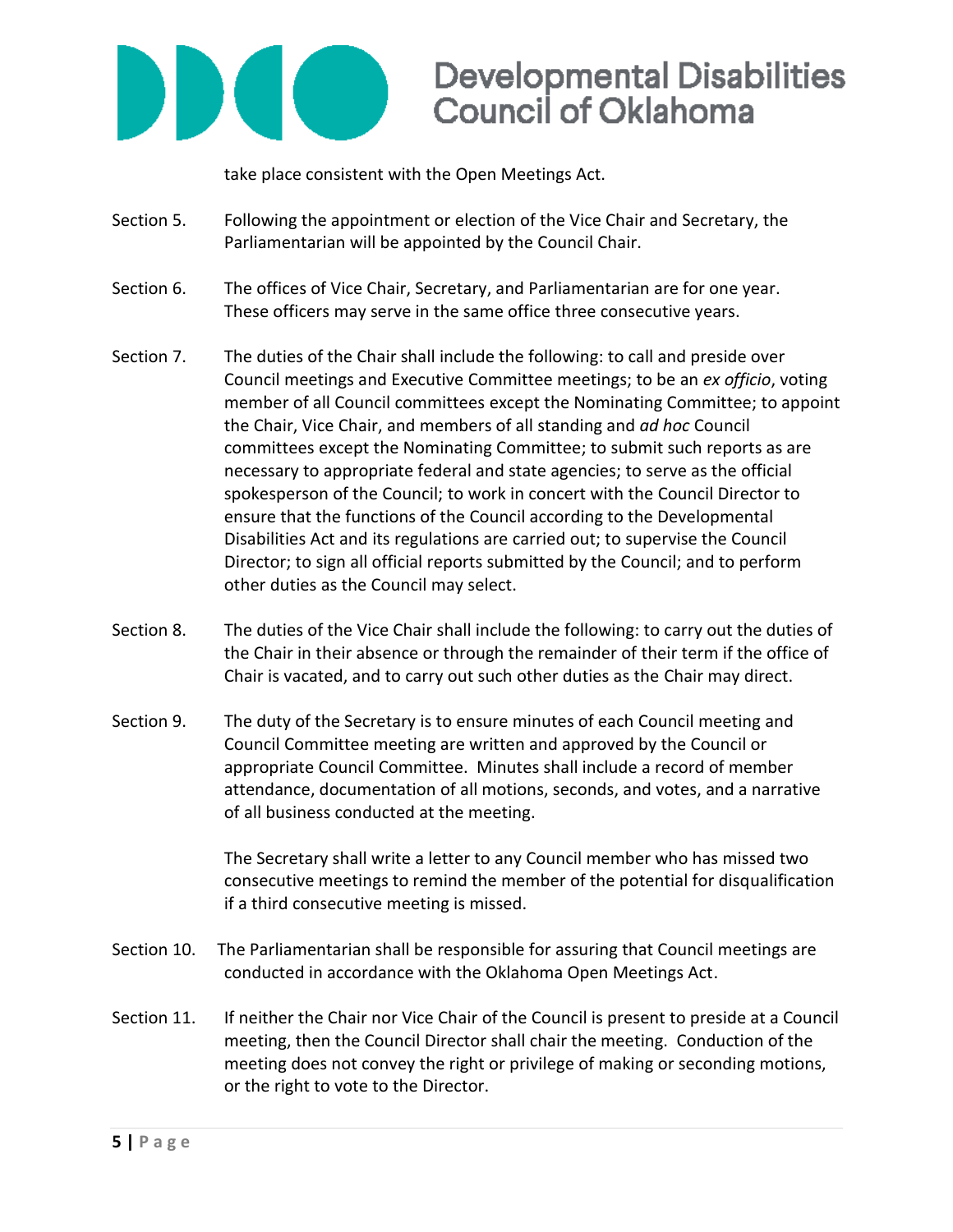

Section 12. The Council shall have five standing committees: the Executive Committee, the Finance Committee, the Nominating Committee, the State Plan Committee, and

> the Advocacy, Training and Outreach Committee. In addition to these committees, the Council chair may appoint *ad hoc* committees that shall be disbanded upon completion of the task to which the committee is assigned.

All Council members are encouraged to serve on at least one of the committees per year. At the Council's last meeting of the calendar year, all Council members will select the committee(s) he/she wishes to serve for the following year.

Section 13. The Executive Committee shall consist of the four Council officers; and the chairs of the State Plan Committee; the Advocacy, Training and Outreach Committee; and the Finance Committee. Non-Council members are ineligible to serve on this committee.

> The duties of the Executive Committee shall be as follows: approve requests for Consumer Involvement Fund, Professional Development Fund, and Conference Co-sponsorship funding; review and make recommendations to the Council for professional service contracts; provide day-to-day assistance to the Director and staff as requested; review and approve the Administrative Directions and Instructions to Staff; make decisions on behalf of the Council when deadlines prevent a meeting of the full Council; review the performance of the Executive Director; and other duties as assigned or delegated to the Executive Committee by the Council.

Although information may be exchanged, no action shall be taken at any Executive Committee meeting unless a quorum is present; a quorum being defined as a simple majority of the committee's membership.

Section 14. The Committee Chair, Vice Chair, and Committee members of all standing and *ad hoc* committees, with the exception of the Nominating Committee, shall be appointed by the Council Chair. Should the State Plan Committee or the Advocacy, Training and Outreach Committee wish to include non-Council

> members on these committees, committee members may forward such recommendations to the Council Chair. Non-Council member committee appointments shall be made by the Council Chair.

Non-Council members serving on Council committees will not be permitted to vote within the committee, nor at any full Council meetings they may attend, nor may they serve as the Chair or Vice Chair of any Council committee.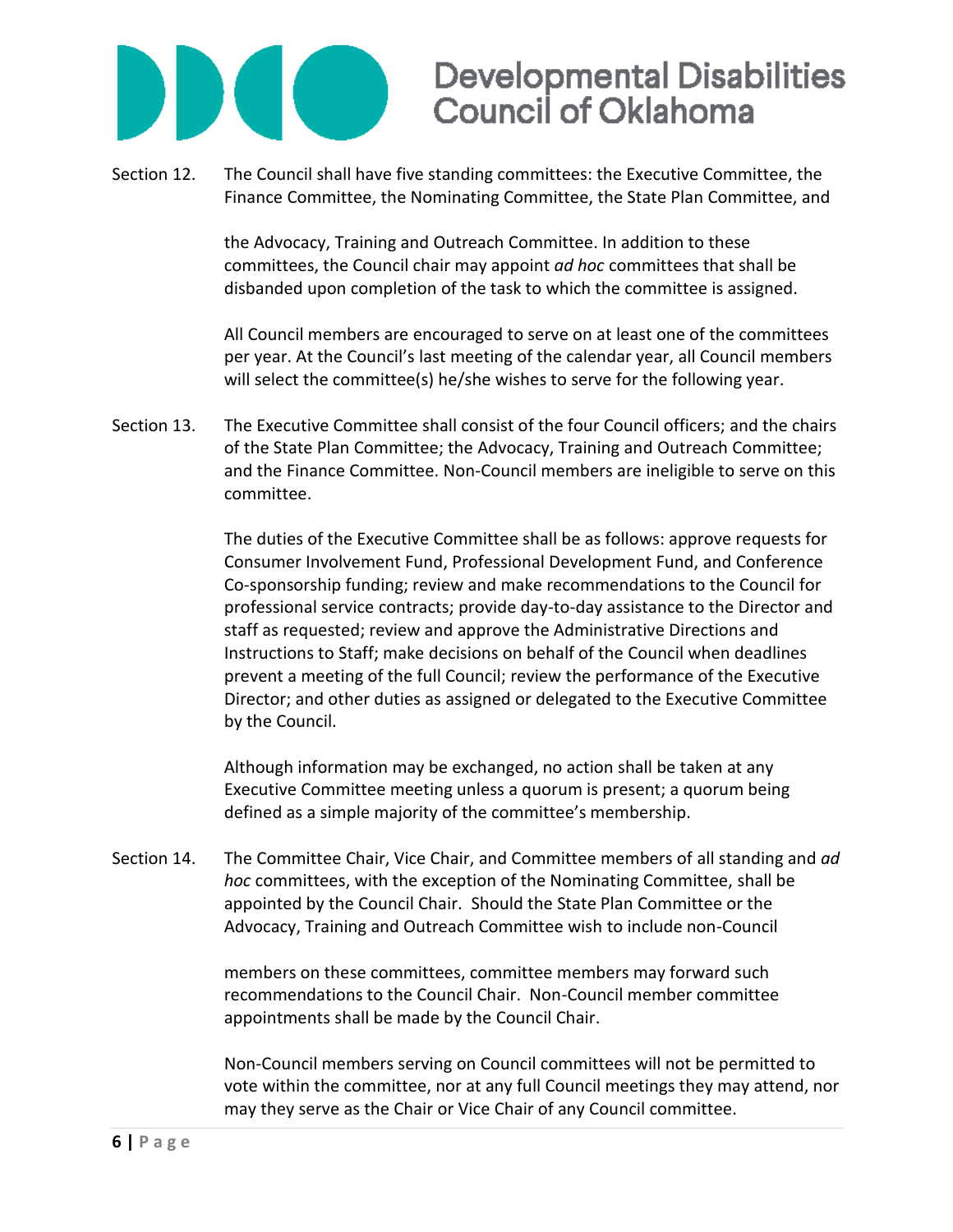

Section 15. The Finance Committee shall consist of current members of the Executive Committee, and one or two additional Council members to serve "at large," appointed by the Council Chair. The Council Chair shall appoint the Committee Chair from among the members of the Executive Committee or from the "at large" membership of the Finance Committee. If the appointed Chair is not already seated as a member of Executive Committee, the Finance Committee Chair will also be a member of the Executive Committee. Non-Council members are ineligible to serve on this committee.

> The duties of the Finance Committee shall be as follows: work with the Executive Director and Staff to coordinate the development of the annual budget prior to the start of the state fiscal year; recommend the annual budget for approval by the Executive Committee and Council; review and preliminarily approve periodic changes to the annual budget for subsequent approval of the full Council; review and preliminarily approve periodic financial reports for subsequent approval of the full Council; serve as board representative to internal and external auditors; review and temporarily approve fiscal policies and guidelines for subsequent approval of the full Council; present and make recommendation to the Council for the approval of preliminarily approved actions; and other duties as assigned or delegated to the Finance Committee by the Council.

> Although information may be exchanged, no action shall be taken at any Finance Committee meeting unless a quorum is present; a quorum being defined as a simple majority of the committee's membership.

- Section 16. The duties of the Nominating Committee are to slate the Vice Chair and Secretary on an annual basis, with the slate being presented to the Council at the fourth quarterly meeting each year. In addition, the Nominating Committee will meet as necessary to appoint Council representatives to outside committees, such as the Group Homes Advisory Committee and the Advisory Committee on Services to Persons with Developmental Disabilities. Non-Council members are not permitted to serve on the Nominating Committee.
- Section 17. The duties of the State Plan and Advocacy, Training and Outreach (ATO) Committees are to: meet at least quarterly to review progress of current and planned Council activities in each committee's workplan; approve any project scope of work to be done, work with staff to develop new agreements or invitations to bid as necessary; and develop and refine the Goals, Objectives and Activities in the State Plan and in the committee's workplan.

Although information may be exchanged, no action shall be taken at any State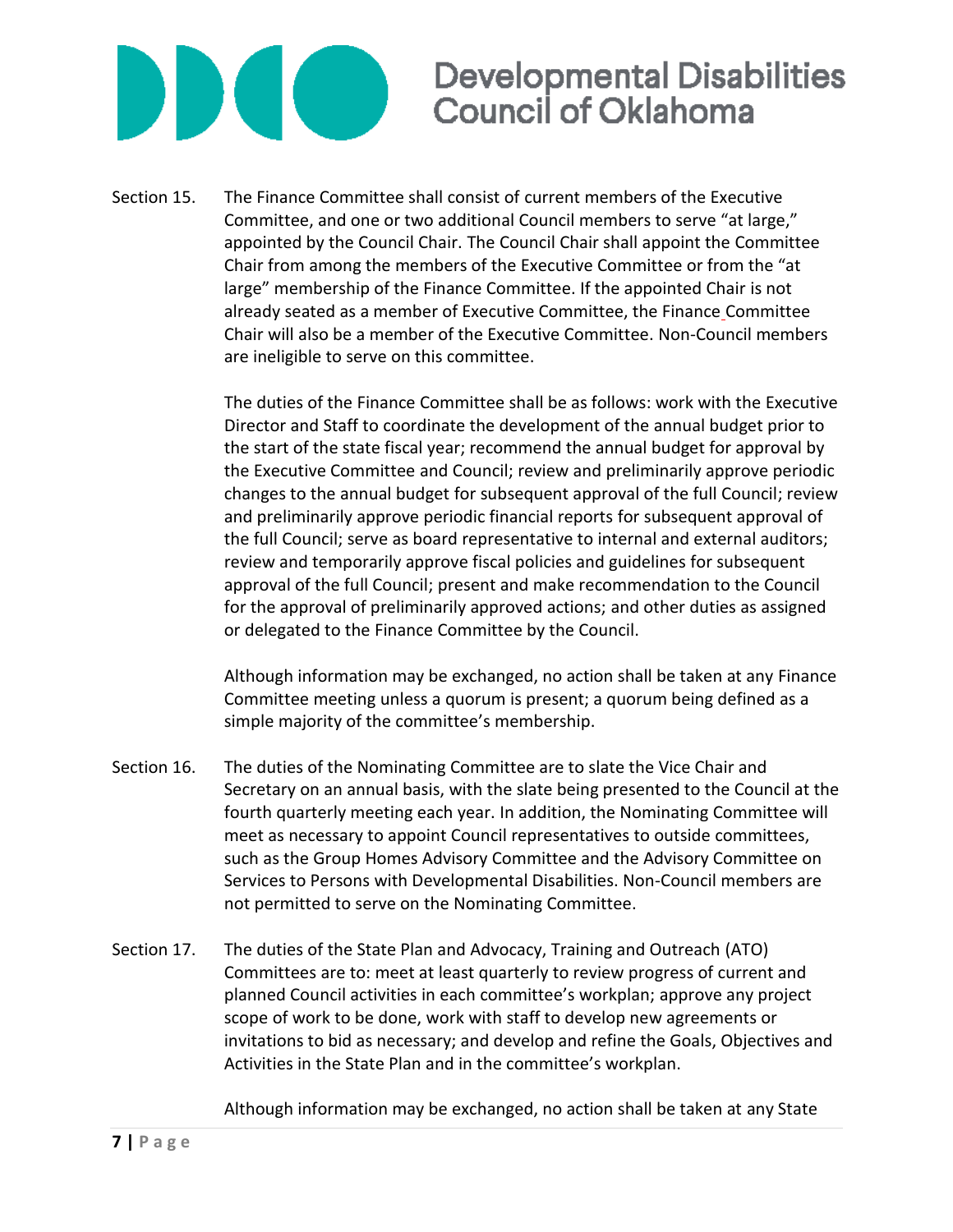

Plan or ATO Committee meeting unless a quorum is present; a quorum being defined as a simple majority of the committee's membership.

Section 18. Properly-appointed Agency designees are authorized to participate and vote on the Council or Council committees on which their respective Agency representative is appointed, should that representative not be in attendance. Agency designees may not serve as the Chair or Vice Chair of a Council committee.

> Should an Agency designee wish to serve on a Council committee that is not the committee to which their Agency representative is appointed, an appointment to a committee may be made by the Council Chair, consistent with these Bylaws. If such appointment is made, these Agency designees serve as non-Council members of a Council committee and thus may not vote within the committee, nor may they serve as a Committee Chair or Vice Chair.

#### **Article VII. COUNCIL STAFF**

In accordance with federal law, the Council may hire staff sufficient to properly support the implementation of the State Plan. Staff shall serve in the unclassified service and shall be consistent employees of the State of Oklahoma, at the pleasure of the Council.

At a minimum, the Council staff shall include an Executive Director, hired by the Council. The Executive Director, working with the Council, shall determine other staff positions necessary for the implementation of the State Plan and shall hire and supervise staff.

### **ARTICLE VIII. COUNCIL MEETINGS**

- Section 1. Regular and special Council meetings are called by the Council Chair, or, in their absence, the Vice Chair. Any eight Council members acting together may call a special Council meeting. Notice must be given to Council members in writing at least 48 hours before the scheduled time of the meeting and in such manner as to comply with the Oklahoma Open Meetings Act.
- Section 2. The Council shall meet at least quarterly, and at such other times as the need arises in order to carry out its responsibilities. In addition to the quarterly meetings of the Council, the Council may meet over the course of a weekend annually for a planning retreat, at which time the State Plan will be written or amended. Council member attendance at all meetings is expected. Members are strongly encouraged to attend all regular and special meetings and the Council retreat. Members who fail to attend three consecutive meetings of the Council may be immediately disqualified by vote of the Council. Should a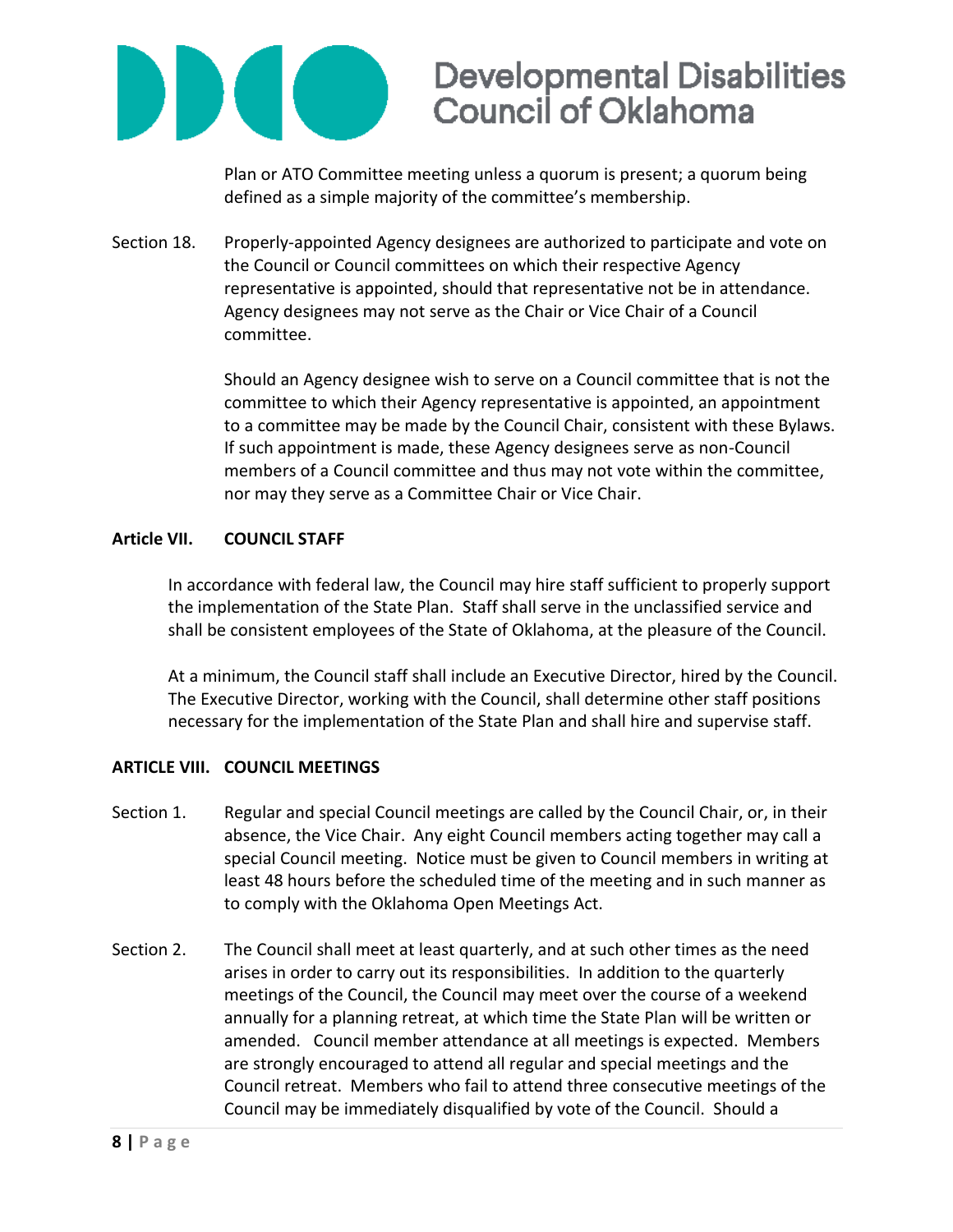

member be disqualified, the Governor's office will be notified and a replacement sought.

- Section 3. Although information may be exchanged, no business shall be transacted at a Council meeting unless a quorum is present; a quorum being defined as one-half of the current membership of the Council. Unfilled positions will not be considered part of the current membership. Within this quorum there must be at least one member with a developmental disability or an immediate family member or guardian of a person with a developmental disability.
- Section 4. All regular quarterly and special meetings of the full Council shall be open to the public in accordance with Oklahoma law. The Council retreat and most Council committee meetings are planning functions of the Council and will be held in accordance with the Oklahoma Open Meetings Act.
- Section 5. A simple majority of Council Members will determine the results of any vote taken in a meeting of the Council or Council Committee.
- Section 6. In accordance with the Developmental Disabilities Act, a Council member who does not represent a required state agency may designate, in writing, an authorized representative to attend a Council meeting if unable to attend. Such representatives should meet the same membership qualifications of the Council member he/she will represent. The privilege of voting is not extended to these representatives. Authorized representatives do not count toward a quorum.

### **Article IX. COUNCIL'S OPERATING YEAR**

The operating year of the Council shall correspond to the Federal Fiscal Year, October 1 - September 30, or other fiscal year as established by the federal government.

### **Article X. ROLE OF THE DESIGNATED STATE AGENCY**

Section 1. Council Contracts:

In implementing its State Plan, the Council, with the assistance of the DSA, may enter into contracts with public or private agencies or organizations according to purchasing and contracting laws and regulations of the State of Oklahoma. A majority vote of the Council or designated Council Committee is necessary to pursue such contracts.

Section 2. Funding Controls: All expenditure of funds under the Basic State Plan Grant shall be in compliance